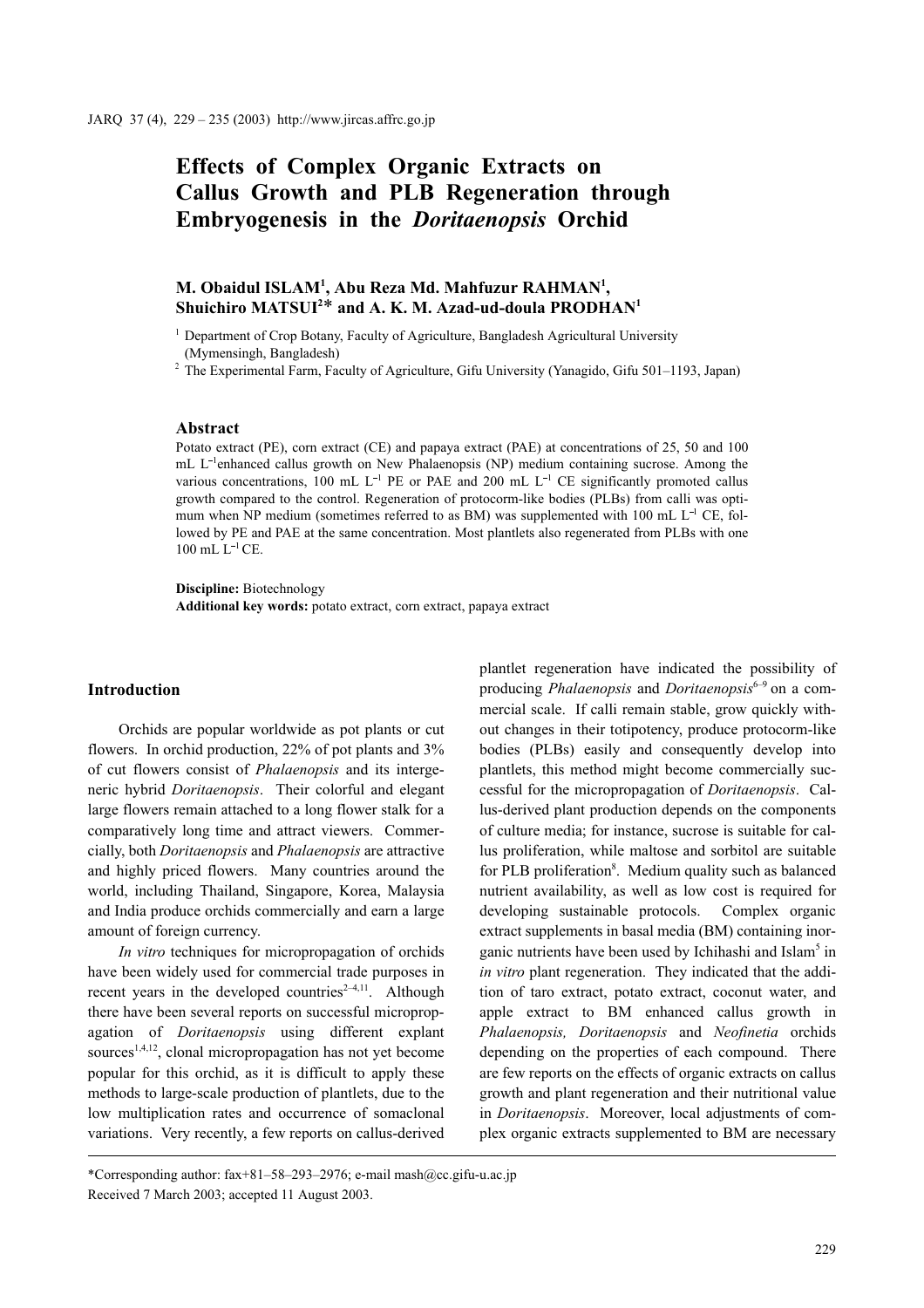to overcome variations in these extracts from the nutritional point of view and to develop a process of micropropagation in Doritaenopsis. The present study was conducted to evaluate callus growth and regeneration of PLBs from calli following supplementation to BM of some organic extracts that can be easily obtained in tropical Asia. The objectives of the present study were to enhance the growth of callus-derived plantlets of Doritaenopsis and to emphasize the use of organic additives in this process.

#### Materials and methods

#### 1. Preparation of callus

Embryogenic calli of Doritaenopsis previously developed from a flower stalk by Islam and Ichihashi  $(1999)^{5,6}$  were maintained by monthly subcultures on New Phalaenopsis medium  $(NP)^4$  supplemented with 20 g  $L^{-1}$  sucrose. At the beginning, 1.0 g callus was subcultured twice on 20 mL NP supplemented with 20 g  $L^{-1}$ sucrose in 50 mL flasks at monthly intervals to obtain homogeneous calli. Uniform, friable, translucent and yellowish calli were used as plant materials.

#### 2. Preparation of organic extracts

Potato (cv. Lal pakhri), papaya (cv. Shahi) and corn (cv. Barnaly) were collected from a local market. Potato and papaya were peeled and cut into pieces about  $1 \text{ cm}^3$ in size. Corn was ground. Five hundred grams of each freshly diced or ground material were boiled separately for 20 min (potato and papaya) and 30 min (corn) in 500 mL of distilled water and the hot supernatant was filtered through a steel kitchen mesh (55 m/m) and adjusted to 500 mL by the addition of distilled water. These extracts were stored in a plastic bottle at –4ºC and added to the medium as required after thawing.

#### 3. Media and callus culture

The first and second cultures were referred to as 8 week culture and second 8-week culture, respectively in the study and in the results and discussion sections.

Two cultures were performed in the present investigation. In the first culture, 0.2 g of yellow, translucent, friable and homogeneous calli were transplanted on 20 mL NP medium (BM) supplemented with 25, 50, 100 and 200 mL  $L^{-1}$  each of potato (PE), corn (CE) and papaya (PAE) extracts as treatment as well as in the absence of supplementation (control) and cultured for 8 weeks (referred to as 8-week culture). After 8 weeks, 0.2 g of proliferated calli obtained from the first culture were subcultured on fresh BM with the same supplementation as that described above for another 8 weeks (second 8-week culture). For both cultures, 20 g  $L^{-1}$  sucrose (Merck Co., Germany) and 3  $g L^{-1}$  gelrite (Merck Co., Germany), a solidifier, were added and the pH was adjusted to 5.6 prior to autoclaving. The control and treated flasks were autoclaved at  $121^{\circ}$ C at 1.16 kg cm<sup>-2</sup> pressure for 20 min. Cultures were maintained in a growth chamber and allowed to grow at  $25 \pm 1$ °C under a 16-hour photoperiod and photosynthetic photon flux density of 50  $\mu$ mol m<sup>-2</sup> s<sup>-1</sup> provided by fluorescent tubes to evaluate their effects on callus growth and PLB production.

#### 4. Culture evaluation

In both 1st and 2nd cultures, fresh and dry weight of calli, and number and weight of PLBs initiated from calli were recorded for each flask. Fresh weight of callus/ fresh weight of PLB (callus/ PLB) ratio was calculated by dividing the weight of the callus by the weight of the PLB.

### Results and discussion

#### 1. Effects of potato extract

For the 8-week culture used to evaluate callus proliferation, calli on PE-containing medium remained friable and were yellow to pale green. PE at 25, 50 and 100 mL  $L^{-1}$  in BM (Fig. 1. P1-3) enhanced callus growth compared to the control lacking complex organic additives (Fig. 1. Control) but a higher concentration, 200 mL  $L^{-1}$ was found to be inhibitory (Fig. 1. P4). The highest dry weight of the calli was obtained with 100 mL  $L^{-1}$  PE, which was significantly higher than that at other concentrations (Fig. 2). Callus proliferation rate was also significantly higher (0.4798 g  $d^{-1}g^{-1}$ ) at 100 mL L<sup>-1</sup> PE (data not shown). The highest multiplication rate of the calli grown at 100 mL  $L^{-1}$  concentration of PE was 26.86 fold (5.371/0.2) for 8 weeks which is equivalent to 20.78  $\times$ 10<sup>8</sup> fold per year. This rate of callus proliferation was sufficient for rapid, and abundant year-round production of orchids commercially.

In this experiment, a few PLBs developed from the calli. The highest (5.0 / flask) and the lowest numbers of PLBs (1.4 / flask) were produced at 100 and 200 mL  $L^{-1}$ PE, respectively and no PLBs were formed in the control (Fig. 3). Fresh weight of PLBs  $(0.046 \text{ g} / \text{flask})$  and fresh weight per PLB (0.009 g) at 100 mL  $L^{-1}$  PE were significantly higher than those at other concentrations (Table 1).

In the second 8-week culture, the growth trend of the calli on PE-containing medium was almost similar to that in the 8-week culture, and the highest number of PLBs (5.8 / flask) was also obtained at 100 mL  $L^{-1}$  PE. The highest and the lowest callus/PLB ratios (122.68 and 85.6) were recorded at 50 and 25 mL  $L^{-1}$  PE, respectively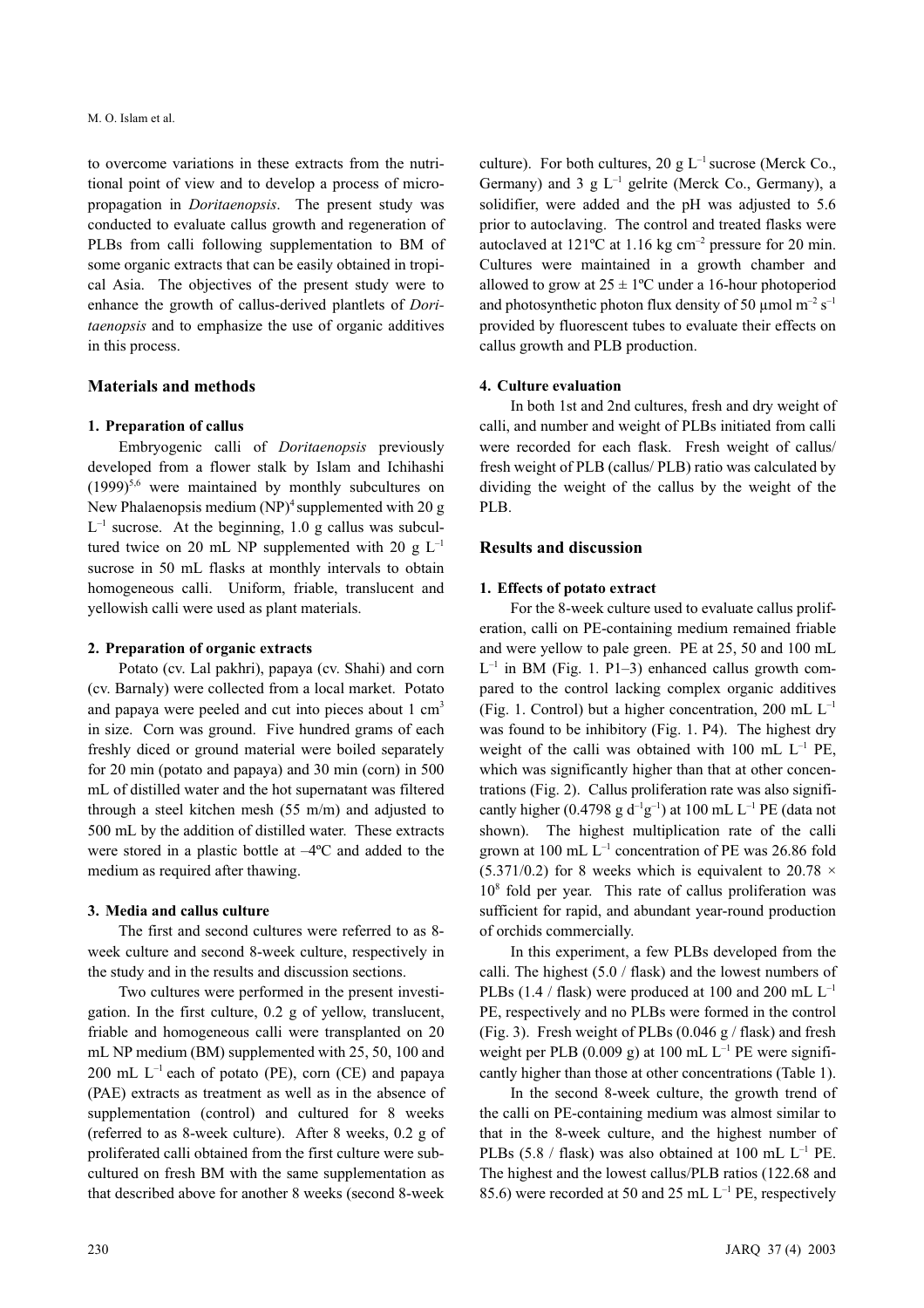Organic Extracts and Callus Growth and PLB Regeneration of Doritaenopsis



Fig. 1. Proliferation of calli of Doritaenopsis on NP medium supplemented with PE Control,  $P_1$ ,  $P_2$ ,  $P_3$  and  $P_4$  show callus growth on medium supplemented with 0, 25, 50, 100 and 200 mL PE, respectively to 1 L NP medium. Scale = 1.0 cm.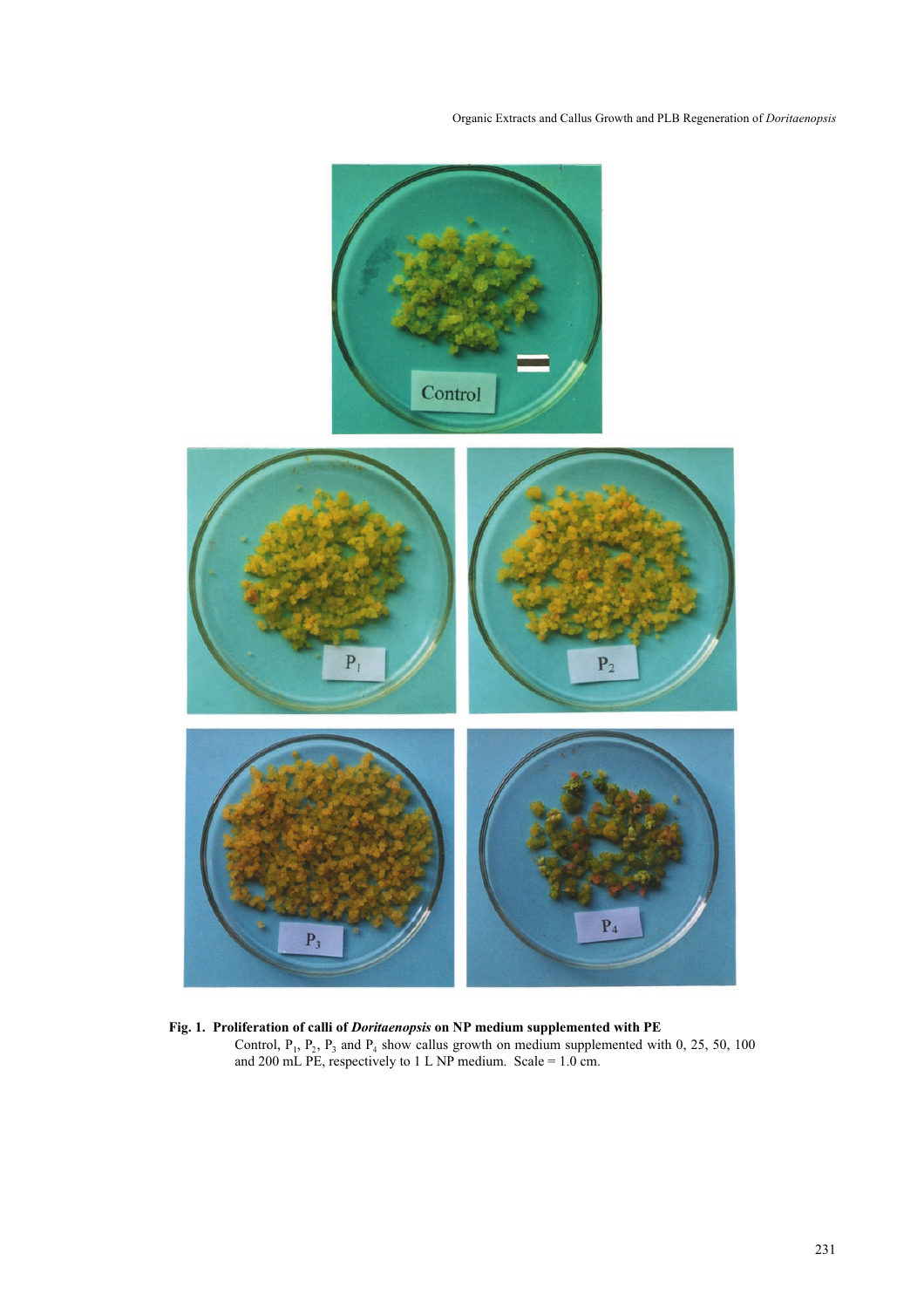

Fig. 2. Effect of supplementation of PE, CE and PAE at different concentrations to NP medium on proliferation of Doritaenopsis calli after 8 weeks of culture Bars indicate SD.



Fig. 3. Effect of supplementation of PE, CE and PAE at different concentrations to NP medium on PLB formation from Doritaenopsis calli after 8 weeks of culture Bars indicate SD.

Table 1. Effects of supplementation of potato extract to NP medium on callus growth and PLB (>2 mm) regeneration from Doritaenopsis calli in 8-week and second 8-week cultures

| *Organic<br>extract<br>supplemented<br>$(mL L^{-1})$ | Weight of<br>callus<br>explanted<br>(g) |                                    |                       |                 | 8-week culture (average value)          |                                      | Second 8-week culture (average value) |                |                 |                                         |                                      |
|------------------------------------------------------|-----------------------------------------|------------------------------------|-----------------------|-----------------|-----------------------------------------|--------------------------------------|---------------------------------------|----------------|-----------------|-----------------------------------------|--------------------------------------|
|                                                      |                                         | Fresh<br>weight of<br>callus $(g)$ | No. of<br><b>PLBs</b> | Fresh<br>PLB(g) | Fresh<br>weight of weight per<br>PLB(g) | Callus/<br>PLB <sup>a</sup><br>ratio | Fresh<br>weight of<br>callus $(g)$    | No. of<br>PLBs | Fresh<br>PLB(g) | Fresh<br>weight of weight per<br>PLB(g) | Callus/<br>PLB <sup>a</sup><br>ratio |
| PE <sub>0</sub>                                      | 0.2                                     | 2.500                              | 0.0                   | 0.0             | 0.0                                     | $\infty$                             | 2.611                                 | 0.0            | 0.0             | 0.0                                     | $\infty$                             |
| PE 25                                                | 0.2                                     | 2.661                              | 3.2                   | 0.0244          | 0.0077                                  | 109.04                               | 2.705                                 | 4.0            | 0.0316          | 0.0078                                  | 85.60                                |
| PE 50                                                | 0.2                                     | 4.162                              | 3.4                   | 0.0301          | 0.0087                                  | 138.26                               | 4.294                                 | 4.0            | 0.0350          | 0.0088                                  | 122.68                               |
| PE 100                                               | 0.2                                     | 5.325                              | 5.0                   | 0.0460          | 0.0090                                  | 115.76                               | 5.542                                 | 5.8            | 0.0580          | 0.0098                                  | 95.55                                |
| PE 200                                               | 0.2                                     | 1.084                              | 1.4                   | 0.0090          | 0.0064                                  | 120.44                               | 1.475                                 | 2.0            | 0.0139          | 0.0071                                  | 106.12                               |
| LSD at $5\%$                                         |                                         | 0.7035                             | 1.4210                | 0.0132          | NS                                      | 105.10                               | 0.8124                                | 2.223          | 0.0132          | 0.0042                                  | 66.87                                |

\*Each treatment had 6 replicates.  $PE =$  Potato extract.  $NS =$  Not significant.

a: Fresh weight of callus / fresh weight of PLB.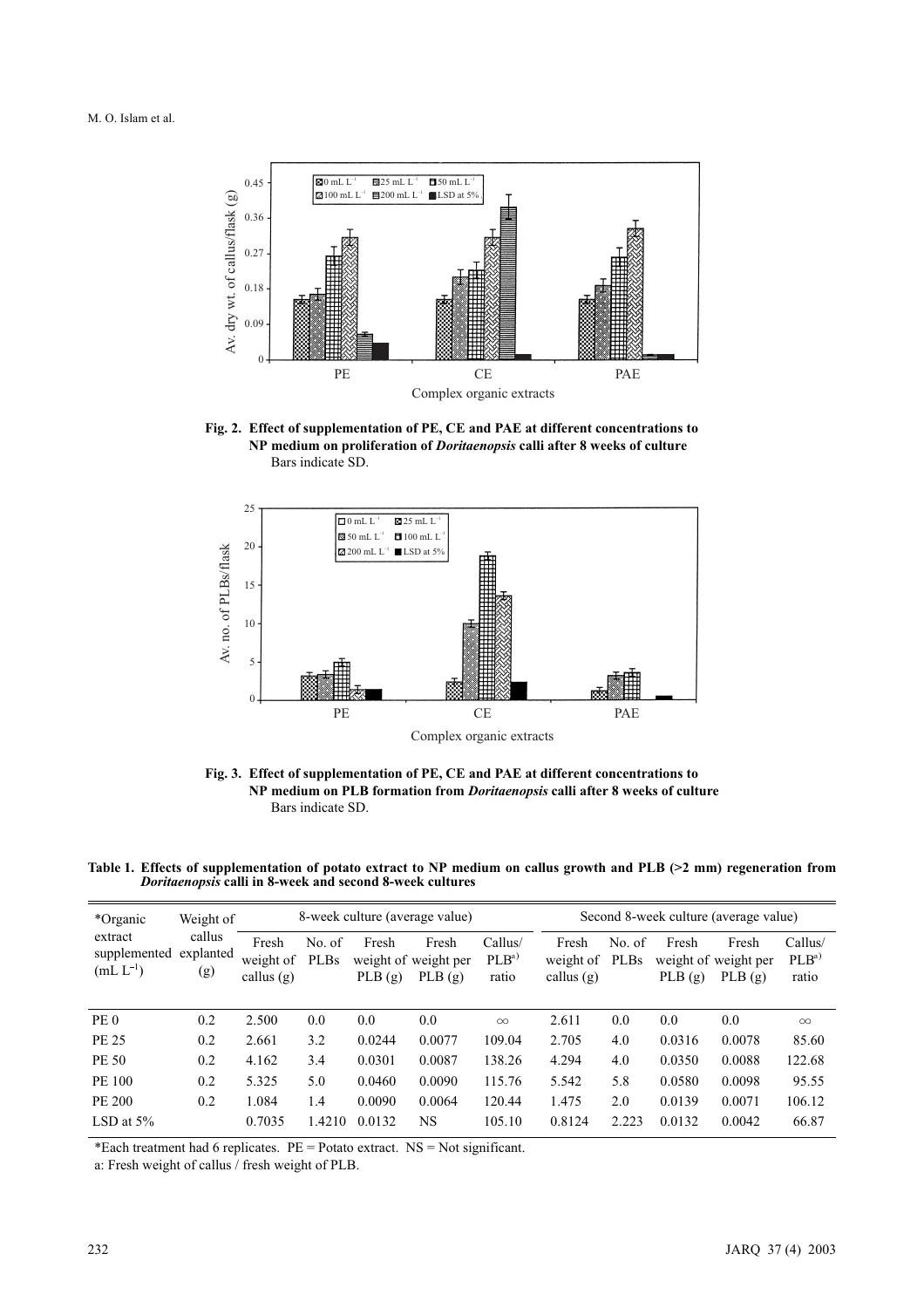| *Organic<br>extract<br>supplemented explanted<br>$(mL L^{-1})$ | Weight of<br>callus<br>(g) | 8-week culture (average value)     |                       |                 |                                         |                                      | Second 8-week culture (average value) |                       |                 |                                         |                                      |
|----------------------------------------------------------------|----------------------------|------------------------------------|-----------------------|-----------------|-----------------------------------------|--------------------------------------|---------------------------------------|-----------------------|-----------------|-----------------------------------------|--------------------------------------|
|                                                                |                            | Fresh<br>weight of<br>callus $(g)$ | No. of<br><b>PLBs</b> | Fresh<br>PLB(g) | Fresh<br>weight of weight per<br>PLB(g) | Callus/<br>PLB <sup>a</sup><br>ratio | Fresh<br>weight of<br>callus $(g)$    | No. of<br><b>PLBs</b> | Fresh<br>PLB(g) | Fresh<br>weight of weight per<br>PLB(g) | Callus/<br>PLB <sup>a</sup><br>ratio |
| CE <sub>0</sub>                                                | 0.2                        | 2.500                              | 0.0                   | 0.0             | 0.0                                     | $\infty$                             | 2.611                                 | 0.0                   | 0.0             | 0.0                                     | $\infty$                             |
| <b>CE 25</b>                                                   | 0.2                        | 2.957                              | 2.4                   | 0.0263          | 0.0107                                  | 112.42                               | 3.064                                 | 3.6                   | 0.0413          | 0.0115                                  | 74.18                                |
| <b>CE 50</b>                                                   | 0.2                        | 4.004                              | 10.0                  | 0.1050          | 0.0105                                  | 38.13                                | 4.107                                 | 16.6                  | 0.1785          | 0.0108                                  | 23.00                                |
| <b>CE 100</b>                                                  | 0.2                        | 5.300                              | 18.8                  | 0.2210          | 0.0118                                  | 23.98                                | 5.508                                 | 29.0                  | 0.3580          | 0.0116                                  | 18.32                                |
| <b>CE 200</b>                                                  | 0.2                        | 6.738                              | 13.6                  | 0.1464          | 0.0109                                  | 46.02                                | 6.558                                 | 22.0                  | 0.2480          | 0.0114                                  | 22.21                                |
| LSD at $5\%$                                                   |                            | 0.3107                             | 8.2240                | 0.0933          | 0.0042                                  | 70.62                                | 1.0370                                | 12.95                 | 0.1866          | 0.0042                                  | 20.91                                |

Table 2. Effects of supplementation of corn extract to NP medium on callus growth and PLB (>2 mm) regeneration from Doritaenopsis calli in 8-week and second 8-week cultures

\*Each treatment had 6 replicates. CE = Corn extract.

a: Fresh weight of callus / fresh weight of PLB.

#### (Table 1).

Potato tubers contain carbohydrates, protein, fat, several vitamins, phenolic compounds and low levels of some amino acids and fatty acids. Any of these or other substances, yet unknown, single or in combination might be factor(s) that enhance(s) callus growth compared to the control. High concentration of PE  $(200 \text{ mL L}^{-1})$ inhibited callus growth, which may be due to the low C/N ratio (58.7/1) and possible excessive presence of phenolic compounds, sterols and organic acids. The factors particularly responsible for callus growth have not been elucidated and further studies should be carried out. Results on growth promotion of calli by PE in the present study were in agreement with the results obtained in our previous report<sup>5</sup> in which PE extracted from Danshaku potatoes yielded the optimum callus growth at 50 mL  $L^{-1}$  and was inhibitory at higher concentrations. Also, PE promoted adequate growth of Phalaenopsis and Neofinetia compared with banana extract and coconut water, but its effect was less conspicuous than or similar to that of taro extract.

#### 2. Effects of corn extract

After 8 weeks of culture, the texture of the calli on CE-supplemented medium ranged from friable to compact and the calli were yellow to pale green. With a gradual increase of CE in the medium, the growth of the calli was enhanced. Optimum growth was found on BM with 200 mL  $L^{-1}$  CE (Fig. 2). The callus proliferation rate at this concentration was significantly higher  $(0.614 \text{ g d}^{-1} \text{g}^{-1})$ than that of the control and other treatments. The highest multiplication rate of the calli after 8 weeks with 200 mL  $L^{-1}$  CE was 34.42 fold and  $10.47 \times 10^9$  fold per year.

As for PLB formation in the first culture experiment, the number of PLBs initiated, total fresh weight per flask and fresh weight per PLB were relatively lower than those obtained in the second 8-week culture. However, the values were higher than those for the PE supplementation. The highest and lowest numbers of PLBs initiated were recorded with 100 and 25 mL  $L^{-1}$  CE, respectively and PLBs were not produced in the control in the first culture (Fig. 3). Fresh weight of PLBs and fresh weight per PLB were also higher with  $100 \text{ mL L}^{-1}$  CE (Table 2).

In the second 8-week culture, the trend of growth and development of the calli on CE-containing medium was almost similar to that in the first 8-week culture (Table 2). The highest and lowest numbers of PLBs (29 and 3.6/flask) were obtained with 100 and 25 mL  $L^{-1}$  CE, respectively. The fresh weight of a PLB that developed on the medium with  $100$  mL  $L^{-1}$  CE was significantly higher than that under other conditions. The highest and the lowest callus/ PLB ratios (74.18 and 18.32) were observed at concentrations of 25 and 100 mL L–1 CE respectively (Table 2).

Corn grains contain carbohydrates, protein, fat, fiber, iron, a few vitamins, organic acids and a small amount of some amino acids. Any of these or other substances, yet unknown, single or in combination might be factor(s) that enhance(s) PLB formation.

#### 3. Effects of papaya extract

In the first culture experiment, calli on PAE-containing medium remained friable after 8 weeks. Color of proliferated calli was yellow to brown. PAE significantly enhanced callus growth over that of the control when BM was supplemented at concentrations of 25, 50 and 100 mL  $L^{-1}$  but a higher level (200 mL  $L^{-1}$ ) was inhibitory. The highest dry weight of the calli was obtained with 100  $mL L^{-1}$  (Fig. 2). Callus proliferation rate was also significantly higher (0.5712 g  $d^{-1}g^{-1}$ ) with 100 mL L<sup>-1</sup> extract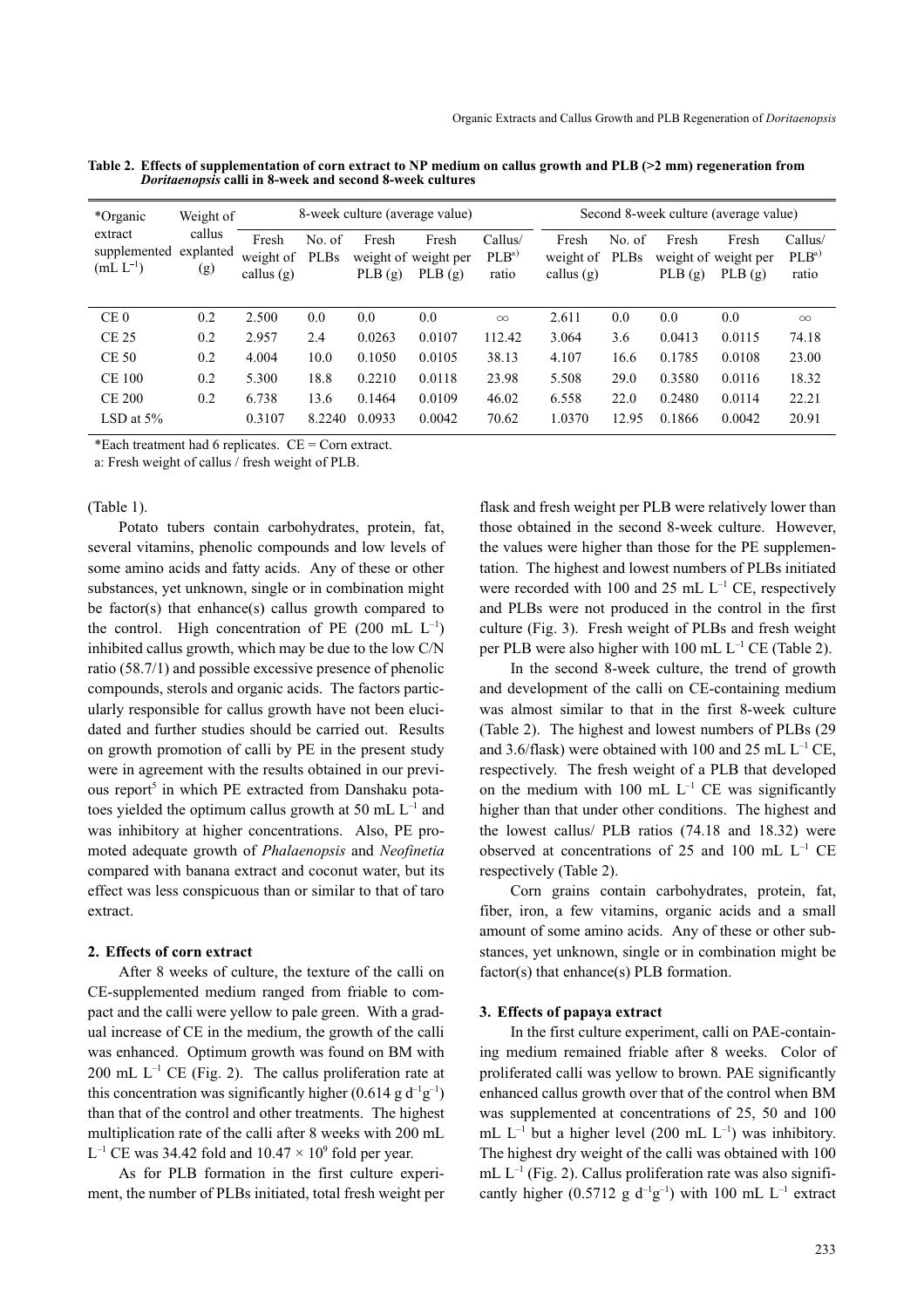| *Organic<br>extract<br>supplemented<br>$(mL L^{-1})$ | Weight of<br>callus<br>explanted<br>(g) | 8-week culture (average value)     |                       |                 |                                         |                                      | Second 8-week culture (average value) |                |                                         |                 |                                      |  |
|------------------------------------------------------|-----------------------------------------|------------------------------------|-----------------------|-----------------|-----------------------------------------|--------------------------------------|---------------------------------------|----------------|-----------------------------------------|-----------------|--------------------------------------|--|
|                                                      |                                         | Fresh<br>weight of<br>callus $(g)$ | No. of<br><b>PLBs</b> | Fresh<br>PLB(g) | Fresh<br>weight of weight per<br>PLB(g) | Callus/<br>PLB <sup>a</sup><br>ratio | Fresh<br>weight of<br>callus $(g)$    | No. of<br>PLBs | Fresh<br>weight of weight per<br>PLB(g) | Fresh<br>PLB(g) | Callus/<br>PLB <sup>a</sup><br>ratio |  |
| PAE <sub>0</sub>                                     | 0.2                                     | 2.500                              | 0.0                   | 0.0             | 0.0                                     | $\infty$                             | 2.611                                 | 0.0            | 0.0                                     | 0.0             | $\infty$                             |  |
| <b>PAE 25</b>                                        | 0.2                                     | 3.651                              | 1.2                   | 0.0071          | 0.0060                                  | 514.21                               | 3.980                                 | 2.2            | 0.0139                                  | 0.0064          | 286.33                               |  |
| <b>PAE 50</b>                                        | 0.2                                     | 5.078                              | 3.2                   | 0.0246          | 0.0061                                  | 253.90                               | 5.376                                 | 4.0            | 0.0290                                  | 0.0069          | 185.38                               |  |
| <b>PAE 100</b>                                       | 0.2                                     | 6.366                              | 3.6                   | 0.0292          | 0.0081                                  | 218.00                               | 6.812                                 | 5.2            | 0.0440                                  | 0.0085          | 154.82                               |  |
| <b>PAE 200</b>                                       | 0.2                                     | 0.2450                             | 0.0                   | 0.0             | 0.0                                     | $\infty$                             | 0.2630                                | 0.0            | 0.0                                     | 0.0             | $\infty$                             |  |
| LSD at $5\%$                                         |                                         | 0.3154                             | 0.4936                | 0.0132          | 0.0042                                  | 100.30                               | 0.8027                                | 2.729          | 0.0132                                  | 0.0042          | 132.20                               |  |

Table 3. Effects of supplementation of papaya extract to NP medium on callus growth and PLB (>2 mm) regeneration from Doritaenopsis calli in 8-week and second 8-week cultures

\*Each treatment had 6 replicates. PAE = Papaya extract.

a: Fresh weight of callus / fresh weight of PLB.

compared to the other treatments. The multiplication rate of the calli with 100 mL  $L^{-1}$  PAE was 64.83  $\times$  10<sup>8</sup> fold per year. A similar growth trend of calli was observed in the second 8-week culture (Table 3). The present findings indicate that  $100$  mL  $L^{-1}$  PAE was optimum for callus proliferation, possibly due to optimum levels of organic acids, vitamins and other growth substances of which one or all in combination might be responsible for enhanced growth of the calli. On the other hand, high concentrations of PAE may contain high amounts of phenolic compounds, organic acids, sterols, etc. that inhibit callus growth.

In the first culture, the highest and the lowest numbers of PLBs (3.6 and 1.2 /flask) were recorded at concentrations of 100 and 25 mL  $L^{-1}$  PAE respectively, and no PLBs were produced at 200 mL  $L^{-1}$  (Fig. 3). The highest total fresh weight of PLBs, fresh weight per PLB and the lowest callus growth and callus/PLB ratio were found at 100 mL L<sup>-1</sup>PAE. Similar results were obtained in the second 8-week culture but the values were slightly higher than those for the first culture (Table 3).

Papaya contains carbohydrates, protein, fat, calcium, iron, nicotinic acid, riboflavin and several vitamins. Any of these or other substances, yet unknown, single or in combination might be factor(s) that enhance(s) PLB formation.

## Conclusion

The above findings indicate that supplementation of 100 mL L<sup>-1</sup> PE and PAE and of 200 mL L<sup>-1</sup> CE markedly enhanced callus proliferation, but 100 mL  $L^{-1}$  of each extract was suitable for PLB regeneration from calli, which may be attributed to carbon source availability and absorption of inorganic nutrients. Studies on Doritaenopsis calli by Islam and Ichihashi revealed that sucrose, a sugar that can be easily utilized, is suitable for callus growth, whereas PLB proliferation is promoted by sugars that cannot be utilized easily, such as maltose and sorbitol<sup>8</sup>. Also, these supplementations might enhance inorganic nutrient levels in calli. Our preliminary analyses revealed that in the calli showing the optimum growth, absorption was improved, that is, C/N ratio and contents of phosphorus, potassium and sulfur in these calli were higher (77–79, 0.082–0.097%, 1.99–2.32% and 0.38–0.44%, respectively) than those in the calli grown on the control medium (75, 0.087%, 1.77% and 0.32%, respectively) except for the contents of phosphorus in the PE supplementation (0.082%) and potassium and sulfur in the PAE one (1.56 and 0.30%, respectively).

Among the 3 organic extracts tested, CE was highly suitable for both callus proliferation and PLB formation from calli, followed by PE and PAE. Thus, the addition of organic extracts to culture media is a simple, beneficial and convenient measure to improve the culture media used for commercial production (Ichihashi and Islam,  $1999)^5$ . . The present results indicated that organic extracts enhanced the growth of explants selectively. However, proliferation of PLBs by supplementation of these extracts was less satisfactory than that by supplementation of maltose and sorbitol<sup>8</sup>, presumably due to the addition of sucrose to BM. Therefore, it is necessary to study the effect of the removal of sucrose from BM on PLB proliferation, although the incorporation of organic extracts was not always effective and their effects were not always constant. Effects of organic extracts depend on plant sources, cultivars (varieties) and formulation of the materials used and also, BM composition.

Simplification of culture media may enable commercial orchid growers to reduce the labor cost. Use of